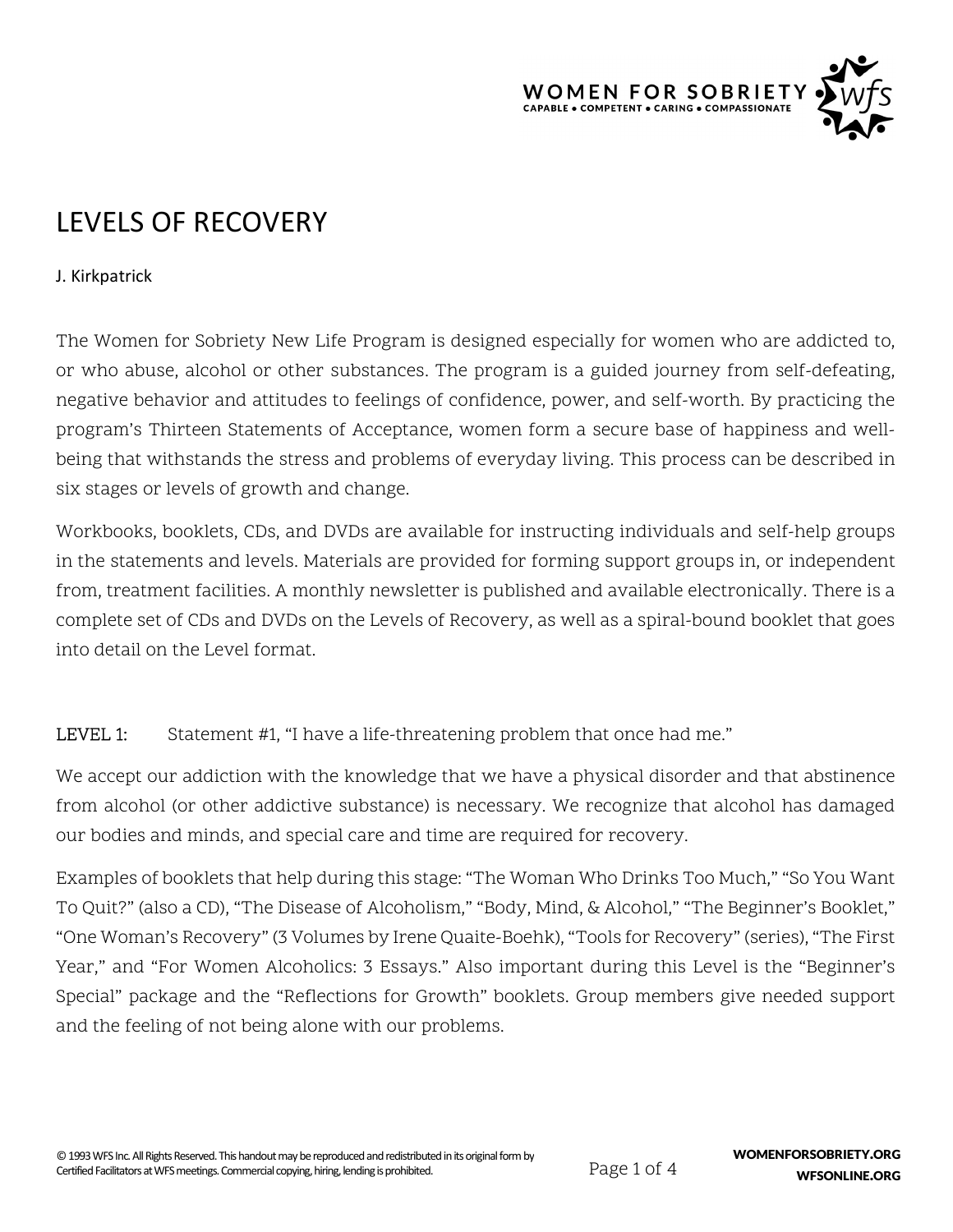#### LEVEL 2: Statement #2, "Negative thoughts destroy only myself."

Statement #4, "Problems bother me only to the degree I permit."

Statement #9, "The past is gone forever."

We are now ready to examine our attitudes and approach to life and its dilemmas. This is a time to write down in detail our concepts, experiences, difficulties, and feelings. We may believe that we are well aware of our thinking and attitudes, but only after we have written them with total honesty do we know what they really are – not what we thought them to be. Most women are surprised by this revelation. At this stage, we must also recognize the distorted, negative, and self-destructive patterns we have developed and resolve to change.

This level is difficult and takes some time. Also, during a later period of stress, we may need to return to these exercises (or review any level). This is not a matter of failure, but an opportunity to grow and change again in times of crisis.

Workbooks available for these exercises: "The New Life Diary," "Considerations" (subject records), "Self-Analyzers," "Anger: the Workbook," "Coping with Stress," and "New You Program" (for overeaters). Booklets available: "Anger & Women," "Depression," "Fear & Worry," "Loneliness," and "The Nature of Guilt." CDs for this Level: "Handling Anger," and "Breaking Dependencies/Anger & Women." A physical exercise routine should now be established and a method of relaxation and meditation. Regarding relaxation and exercise, these are available: "New Life, New Body," (booklet) and a CD "A Guided Healing Meditation." Group members add support and positive reinforcements; however, these are NOT problem-solving groups.

LEVEL 3: Statement #5, "I am what I think."

Statement #12, "I am a competent woman, and I have much to give life."

We are now ready to exchange our irrational, negative attitudes for realistic, positive thoughts about ourselves and our lives. We realize that our thoughts are responsible for our feelings and not the events, people, or situations themselves. This level can be a happy time of growth and change. One unpleasant incident need not ruin an entire day; a mishap can be 'unfortunate' and not 'awful'; a mistake, "a learning experience," not "a wretched blunder." We can make our environment pleasant, uncluttered, and attractive and know that we alone create the world around us.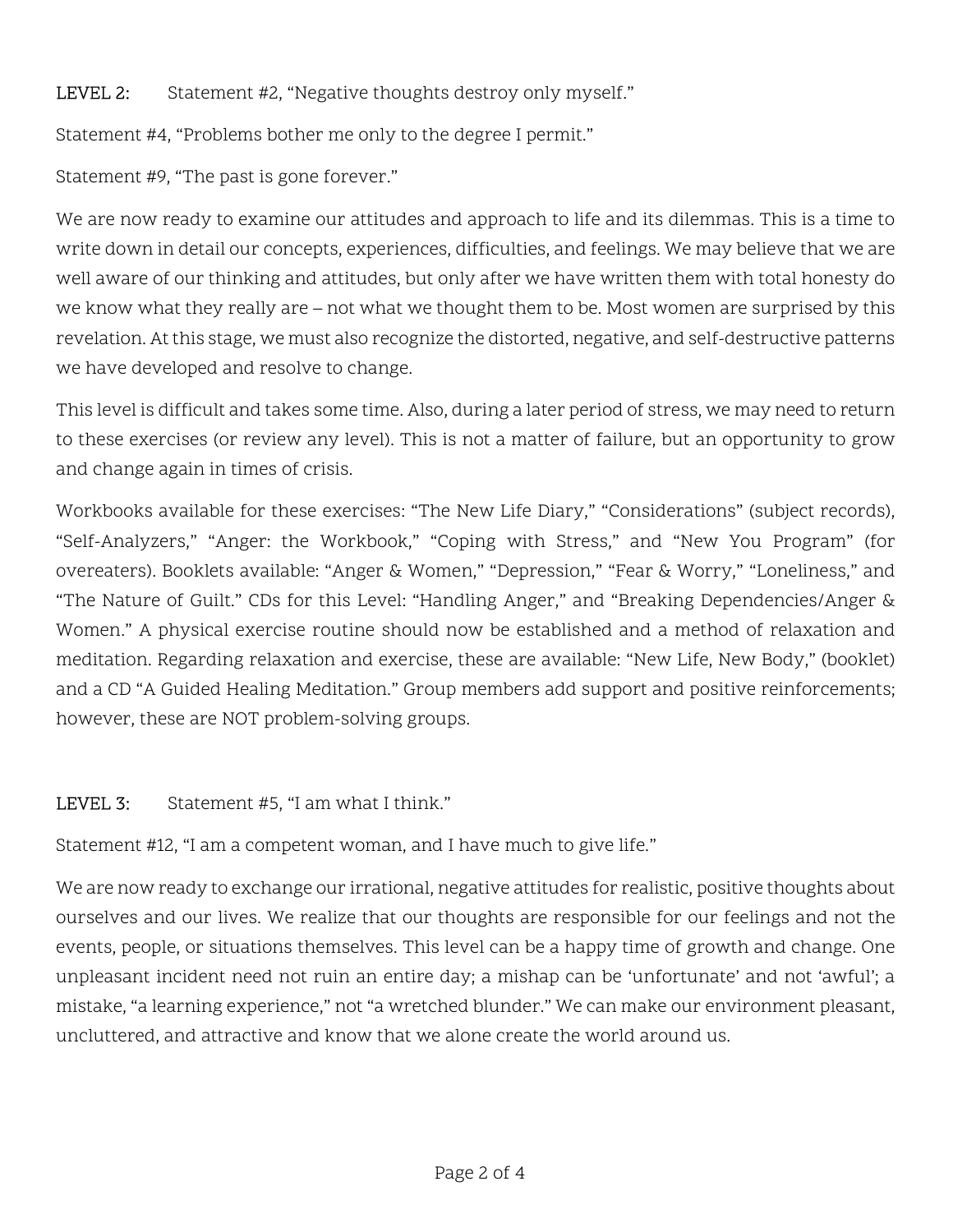Booklets on these subjects may aid our understanding: "The Nature of Guilt," "Fear & Worry," "Loneliness," "Self-Imaging," "Anger & Women," "Goal-Setting," and "Depression." One-hour CDs are also available.

### LEVEL 4: Statement #3, "Happiness is a habit I am developing."

Statement #6, "Life can be ordinary or it can be great."

Statement #11, "Enthusiasm is my daily exercise."

We now become aware that we do not need to wait for or to seek enthusiasm and happiness – all we need do is reach out and grasp them. We can accept a happy and enthusiastic outlook on life or we can choose a gloomy, pessimistic, and cynical approach – it is up to us. This level leads us to the next stage; much of the joy in life depends on sharing with others – happiness and enthusiasm are reinforced by those to whom we are close.

Available for this Level is a CD, "Happiness & Sobriety," and a booklet, "Reaching for the Sky."

#### LEVEL 5: Statement #7, "Love can change the course of my world."

Statement #10, "All love given returns."

This level can be difficult for many women. Our culture has taught us to be over-dependent on others – by attaching our self-esteem to our relationships and to approval from others. Our value as a person often depends on our relationship with others and not on our own intrinsic worth. On the other hand, we fear and dread rejection and hurt. Now is the time to take risks – be open about our feelings – be vulnerable – balance giving and receiving. Mature loving relationships can bring us the greatest happiness of all. And their success depends primarily on how we feel about ourselves.

Workbooks: "Relationships," "Self-Esteem," and "Communicating." Booklets: "A Woman's Guide to Surviving Divorce & Maintaining Sobriety," and "Problems of Gender." CDs: "Relationships," and "Breaking Dependencies."

LEVEL 6: Statement #8, "The fundamental object of life is emotional and spiritual growth."

Statement #13, "I am responsible for myself and for my actions."